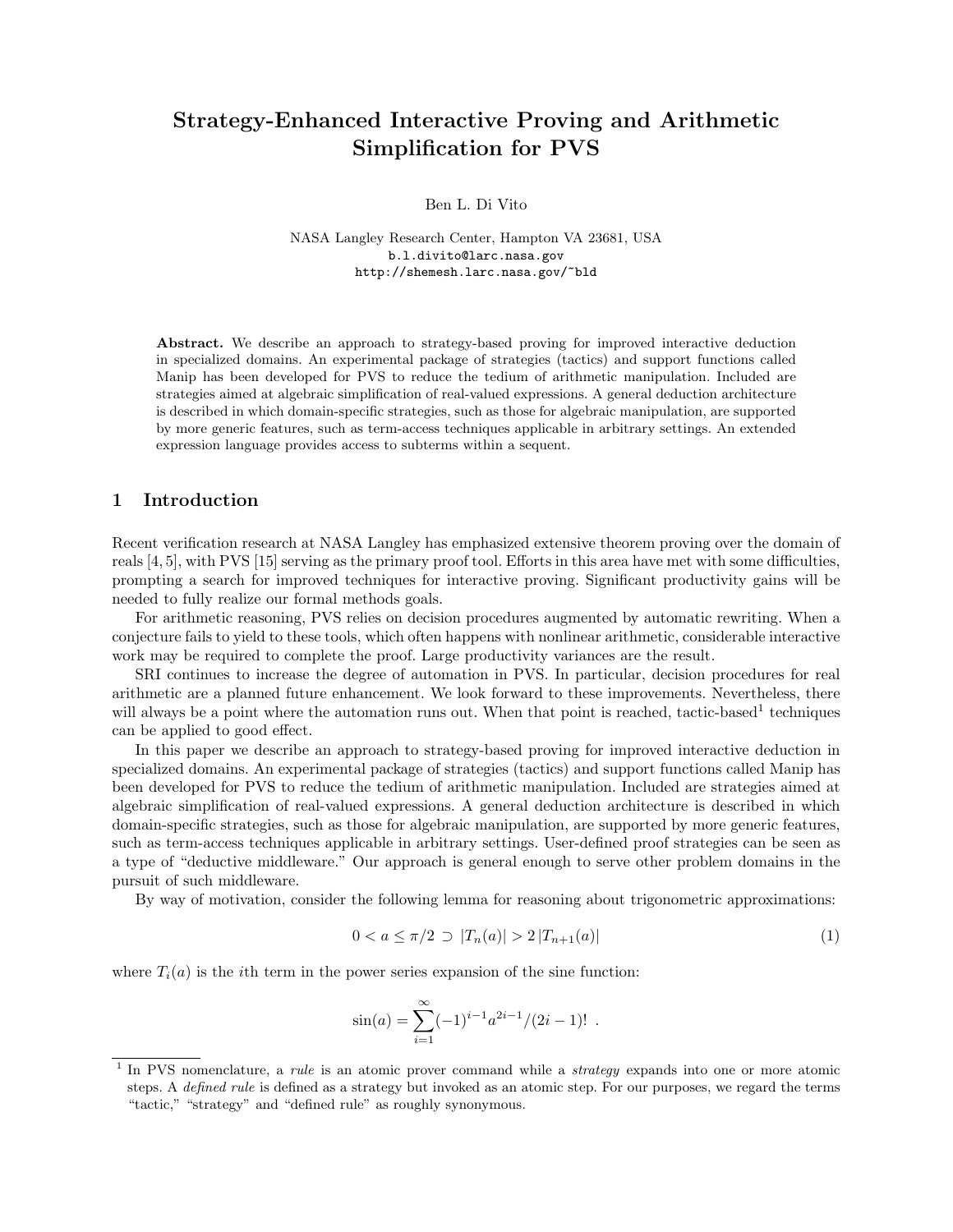#### 2 Ben L. Di Vito

Using only built-in rules, an early proof attempt for (1) required 68 steps. A common technique to carry out algebraic manipulation in such proofs is to use the case rule to force a case split on the (usually obvious) equality of two subexpressions, such as:

(CASE "a!1 \* a!1 \* (b!1 \* b!1) = (b!1 \* a!1) \* (b!1 \* a!1)") 
$$
(2)
$$

Although not peculiar to PVS, this need to identify equivalent subexpressions and bring them to the prover's attention via cut-and-paste methods is rather awkward. It leads to a tedious style of proof that tries the patience of most users.

In contrast, by using the Manip package we were able to prove the lemma more naturally in 18 steps, 8 of which are strategies from our package, as shown in Fig. 1. Unlike the case-split technique, none of the steps contains excerpts from the sequent, such as those seen in (2). This proof represents one of the better examples of improvement from the use of our strategies. Although many proofs will experience a less dramatic reduction in complexity, the results have been encouraging thus far.

| (11.11) | $(SKOSTMP*)$              |                                       |  |            |
|---------|---------------------------|---------------------------------------|--|------------|
|         | (REWRITE "sin_term_next") |                                       |  |            |
|         |                           | (RECIP-MULT! (! 1 R (-> "abs") 1))    |  | ; strategy |
|         |                           | (APPLY (REPEAT (REWRITE "abs_mult"))) |  |            |
|         |                           | (PERMUTE-MULT 1 R 3 R)                |  | ; strategy |
|         |                           | $(OP-IDENT 1 L 1*)$                   |  | ; strategy |
|         | (CANCEL 1)                |                                       |  | ; strategy |
|         |                           | (("1" (EXPAND "abs")                  |  |            |
|         |                           | (ASSERT)                              |  |            |
|         |                           | (PERMUTE-MULT 1 R 2 R)                |  | ; strategy |
|         |                           | (CROSS-MULT 1)                        |  | ; strategy |
|         |                           | $(MULT-INEQ -2 -2)$                   |  | ; strategy |
|         |                           | (TYPEPRED "PI")                       |  |            |
|         |                           | (EXPAND "PI ub")                      |  |            |
|         |                           | $(MULT-INEQ -4 -4)$                   |  | ; strategy |
|         |                           | $(ASBERT)$ )                          |  |            |
|         |                           | ("2" (USE "sin_term_nonzero")         |  |            |
|         |                           | $(GRIND$ NIL : REWRITES $("abs"))))$  |  |            |

Fig. 1. Proof steps for lemma (1) using built-in rules plus manipulation strategies

## 2 Architecture

We have integrated several elements to arrive at a strategy-based deduction architecture for user enhancements to PVS.

- 1. Domain-specific proof strategies. Common reasoning domains, such as nonlinear real arithmetic, provide natural targets for increasing automation. Extracting terms from sequents using suitable access facilities is vital for implementing strategies that do meaningful work.
- 2. Extended expression language. Inputs to existing prover rules are primarily formula numbers and expressions in the PVS language. For greater effectiveness, we provide users with a language for specifying subexpressions by location reference and pattern matching.
- 3. Higher-order strategies with substitution. Strategies that apply other proof rules offer the usual convenience of functional programming. Adding command-line substitutions derived from sequent expressions yields a more powerful way to construct and apply rules dynamically.
- 4. Prelude extension libraries. The PVS prelude holds built-in core theories. Strategies use prelude lemmas but often need additional facts. PVS's prelude extension feature adds such theorems in a manner transparent to the user.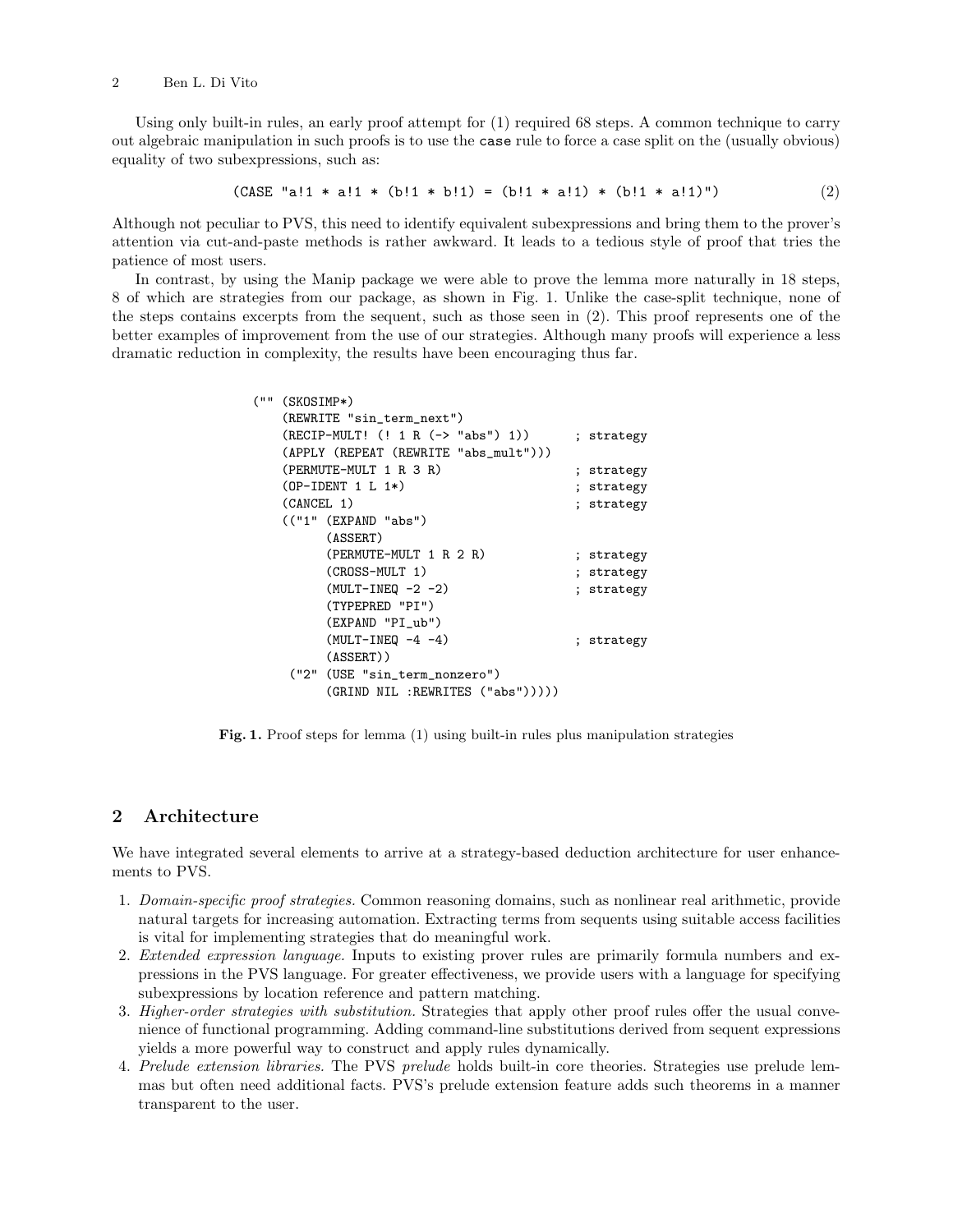5. User-interface utilities. To improve command line invocation of proof rules as well as offer various proof maintenance functions, a set of Emacs-based interface enhancements is included.

Note that only elements 1 and 4 are domain specific; the others are quite generic. In this paper we will focus on elements 1–3.

Several benefits accrue from the complementary elements of this architecture.

- User interaction is more natural, less laborious and occurs at a higher level of abstraction.
- Many manipulations apply lemmas from the prelude or its extensions. Strategies enable proving without explicit knowledge of these lemmas.
- The brittleness of proofs (breakage caused by changes in definitions or lemmas) is reduced by avoiding the inclusion of expressions from the current sequent in stored proof steps.
- Proving becomes more approachable for those with mathematical sophistication but little experience using mechanical provers.

We envision some features as being more useful during later stages of proof development, especially when finalizing a proof to make the permanent version more robust. During the early stages, it is easier to work directly with actual expressions. Once the outline of a proof is firm, extended expression features can be introduced to abstract away excessive detail.

## 3 Domain-Specific Strategies

Systematic strategy development for various domains could improve user productivity considerably. This section proposes a general scheme for structuring and implementing strategies in PVS and briefly sketches a particular set of strategies for manipulating arithmetic expressions.

#### 3.1 Design Considerations

Input to the PVS prover is via Lisp s-expressions. Internally the prover uses CLOS (Common Lisp Object System) classes to represent expressions and other data. PVS provides macros for creating user-defined proof rules, which may include fragments of Lisp code to compute new values for invoking other rules.

We suggest the following guidelines for developing a strategy package.

- 1. Introduce domain-relevant arguments. For arithmetic strategies, a user typically needs to specify values such as the side of a relation  $(L, R)$ , the sign of a term  $(+, -)$ , and term numbers. Variations on the conventions of existing prover input handle these cases nicely.
- 2. Augment term access functions. Besides the access functions provided by the prover, additional ones may be needed to extract relevant values, e.g., the ith term of an additive expression. A modest set of access functions suffices for working with common language elements, such as arithmetic terms.
- 3. Use text-based expression construction. A proper implementation style would be to use object constructors to create new expression values. This requires knowledge of a large interface. Instead, it is adequate for most uses to exploit the objects' print methods and construct the desired expressions in textual form, which can then be supplied as arguments to other proof rules.
- 4. Use Lisp-based symbolic construction. To build final proof rules for invocation, the standard Lisp techniques for s-expression construction, such as backquote expressions, work well.
- 5. Incorporate prelude extensions as needed. When prelude lemmas are inadequate to support the desired deductions, a few judiciously crafted lemmas, custom designed for specific strategies, can be added invisibly.

Applications of items 1–4 are demonstrated in the simple example of Fig. 2. Most strategies are rather more complicated than this example, often requiring the services of auxiliary Lisp functions and intermediate helper strategies.

An example of a prelude extension lemma of the sort described in guideline (5) is the following:

div\_mult\_pos\_neg\_lt1: LEMMA  $z/n0y < x$  IFF IF  $n0y > 0$  THEN  $z < x * n0y$  ELSE  $x * n0y < z$  ENDIF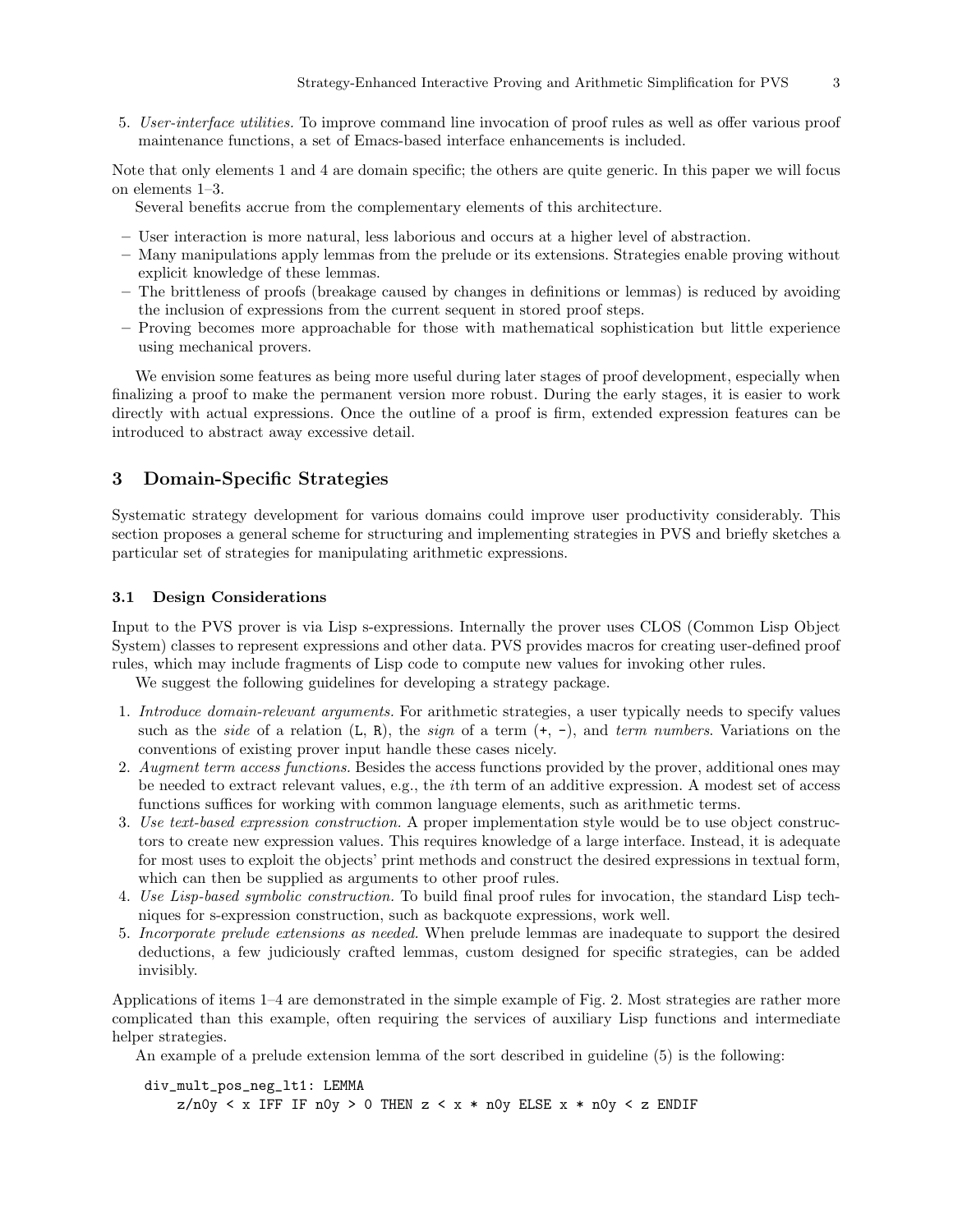```
(DEFSTEP has-sign (term &optional (sign +) (try-just nil))
  (LET ((term-expr (ee-obj-or-string (car (eval-ext-expr term))))
        (relation (case sign
                    ((+) '>) ((-) '<) ((0) '=)
                    ((0+) '>=) ((0-) '<=) ((+-) '/=) (t')))
        (case-step '(CASE ,(format nil "~A ~A 0" term-expr relation)))
        (step-list
          (list '(SKIP) (try-justification 'has-sign try-just))))
    (SPREAD case-step step-list))
  "Try claiming that a TERM has the designated SIGN (relationship to 0).
Symbols for SIGN are (+ - 0 0+ 0- +-), which have meanings positive,
negative, zero, nonnegative, nonpositive, and nonzero. Proof of the
justification step can be tried or deferred. Use TRY-JUST to supply
a step for the justification proof or T for the default rule (GRIND)."
  "~%Claiming the selected term has the designated sign")
```
Fig. 2. Sample strategy built using PVS defstep macro

This lemma simply combines two existing lemmas in prelude theory real props into a conditional form to allow rewriting for any nonzero divisor. In ordinary settings, rewriting to such a conditional expression is likely to be undesirable. In this case, however, the lemma accommodates rewriting plus follow-up steps such as case splitting.

Following the design guidelines above will lead to strategies that are sound by construction. Prover objects are examined but not modified. Proof steps are obtained by expanding the strategies into rule applications for execution by the prover. New PVS expressions are submitted through the parser and typechecked. There are no mechanisms to enforce these good intentions, however. Coding errors could have unintended consequences, but with proper care there should be no side effects on the proof state.

## 3.2 Algebraic Manipulation Strategies

Users often want to manipulate expressions in the familiar style of conventional algebra, as one would do on paper. We now present a brief sampling of an arithmetic package to support this goal. Selected strategies are discussed that illustrate typical design choices. Appendix A lists the primary strategies in this family. Full details are available in a technical report [8] and user's manual [9].

– move-terms fnum side &optional (term-nums  $*)$ 

With move-terms a user can move a set of additive terms numbered *term-nums* in relational formula from side (L or R) to the other side, adding or subtracting individual terms from both sides as needed. *term-nums* can be specified in a manner similar to the way formula numbers are presented to the prover. Either a list or a single number may be provided, as well as the symbol "\*" to denote all terms on the chosen side. Example: invoking (move-terms 3 L (2 4)) moves terms 2 and 4 from the left to the right side of formula 3.

 $-$  cross-mult &optional  $(fnums*)$ 

To eliminate divisions, cross-mult may be used to explicitly perform "cross multiplication" on one or more relational formulas. For example,  $a/b < c/d$  will be transformed to  $ad < cb$ . The strategy determines which lemmas to apply based on the relational operator and whether negative divisors are involved. Cross multiplication is applied recursively until all outermost division operators are gone.

– cancel &optional  $(fnums * (sign ni)$ 

When the top-level operator on both sides of a relation in *frums* is the same operator drawn from the set  $\{+,-,*,/\}$ , cancel tries to eliminate common terms using a small set of rewrite rules and possible case splitting. Cancellation applies when frum has the form  $x \circ y \circ R$  x  $\circ z$  or  $y \circ x \circ R$  z  $\circ x$ . In the default case, when  $sign$  is NIL, x is assumed to be (non)positive or (non)negative as needed for the appropriate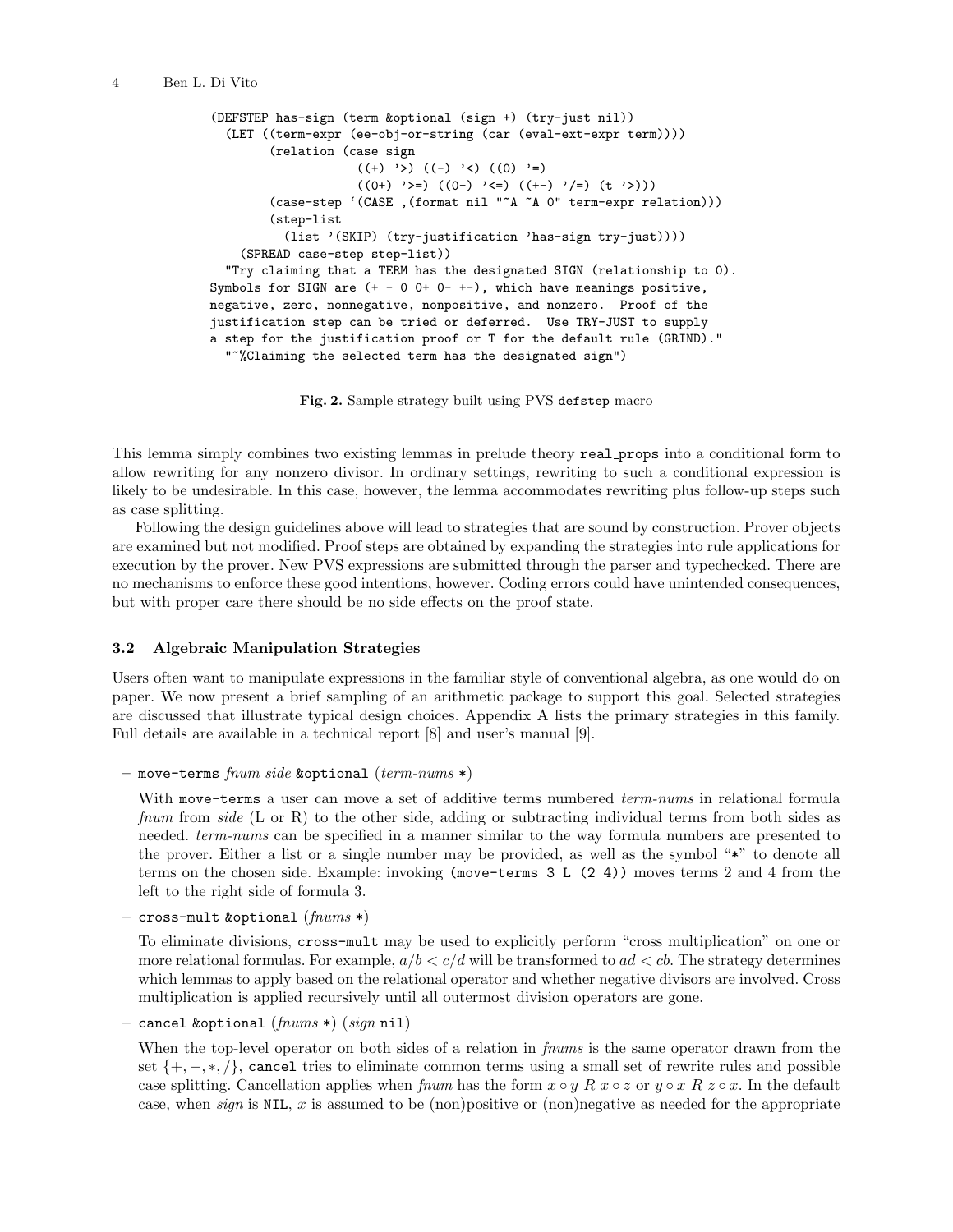rewrite rules to apply. Otherwise, an explicit *sign* can be supplied to force a case split so the rules will apply. If sign is  $+$  or  $-$ , x is claimed to be strictly positive or negative. If sign is  $0+$  or  $0-$ , x is claimed to be nonnegative or nonpositive. If  $sign$  is  $*, x$  is assumed to be an arbitrary real and a three-way case split is used. Example: (cancel 3 0+) tries to cancel from both sides of formula 3 after first splitting on the assumption that the common term is nonnegative.

 $-$  factor fnums &optional (side \*) (term-nums \*) (id? nil) factor!  $expr-loc$  & soptional  $(term-nums*)$   $(id?$  nil)

If the expression on side of each formula in fnums has multiple additive terms, factor may be used to extract common multiplicative factors and rearrange the expression. The additive terms indicated by term-nums are regarded as bags of factors to be intersected for common factors. Terms not found in term-nums are excluded from this process. In the !-variant, the *expr-loc* argument supplies a location reference to identify the target expression so that it may be factored in place. As an example, suppose formula 4 has the form

 $f(x) = 2 * a * b + c * d - 2 * b$ 

and the command "(factor  $4 \t R (1 \t 3)$ )" is issued. Then the strategy will rearrange formula  $4$  to:

 $f(x) = 2 * b * (a - 1) + c * d$ 

We provide several strategies for manipulating products or generating new products. This supports an overall approach of first converting divisions into multiplications where necessary, then using a broad array of tools for reasoning about multiplication. Three examples follow.

 $-$  permute-mult fnums &optional (side R) (term-nums 2) (end L)

For  $end = L$ , the action of permute-mult is as follows. Let the expression on side of a formula in frums be a product of terms,  $P = t_1 * \ldots * t_n$ . Identify a list of indices I (term-nums) drawn from  $\{1, \ldots, n\}$ . Construct the product  $t_{i_1} * \ldots * t_{i_l}$  where  $i_k \in I$ . Construct the product  $t_{j_1} * \ldots * t_{j_m}$  where  $j_k \in \{1, \ldots, n\} - I$ . Then rewrite the original product P to the new product  $t_{i_1} * \ldots * t_{i_l} * t_{j_1} * \ldots * t_{j_m}$ . Thus the new product is a permutation of the original set of factors with the selected terms brought to the left. For  $end = R$ , the selected terms are placed on the right. Example: (permute-mult 3 L (4 2)) rearranges the product on the left side of formula 3 to be  $t4 * t2 * t1 * t3$ , with the default association rules making it internally represented as  $((t4 * t2) * t1) * t3$ .

 $-$  mult-eq rel-fnum eq-fnum &optional (sign +)

Given a relational formula a R b and an antecedent equality  $x = y$ , mult-eq forms a new antecedent or consequent relating their products,  $a * x R b * y$ . If R is an inequality, the *sign* argument can be set to one of the symbols in  $\{+, -, 0+, 0-\}$  to indicate the polarity of x and y. Example: (mult-eq -3 -2 -) multiplies the sides of formula −3 by the sides of equality −2, which are assumed to be negative.

mult-ineq  $fnum1 fnum2$  &optional  $(signs (+ +))$ 

Given two relational formulas formulas formal and forms a  $R_1$  b and  $x R_2$  y, mult-ineq forms a new antecedent relating their products,  $a * x R_3 b * y$ . If  $R_2$  is an inequality having the opposite direction as  $R_1$ , mult-ineq proceeds as if it had been  $y R_2' x$  instead, where  $R_2'$  is the reverse of  $R_2$ . The choice of  $R_3$  is inferred automatically based on  $R_1, R_2$ , and the declared signs of the terms.  $R_3$  is chosen to be a strict inequality if either  $R_1$  or  $R_2$  is. If either formula appears as a consequent, its relation is negated before carrying out the multiplication. Not all combinations of term polarities can produce useful results with mult-ineq. Therefore, the terms of each formula are required to have the same sign, designated by the symbols + and - in argument signs. Example: (mult-ineq  $-3 -2$  (-+)) multiplies the sides of inequality formula  $-3$  by the sides of inequality  $-2$ , which are assumed to relate negative and positive values, respectively.

Figure 3 illustrates these strategies by displaying several proof steps for lemma (1) (see Fig. 1).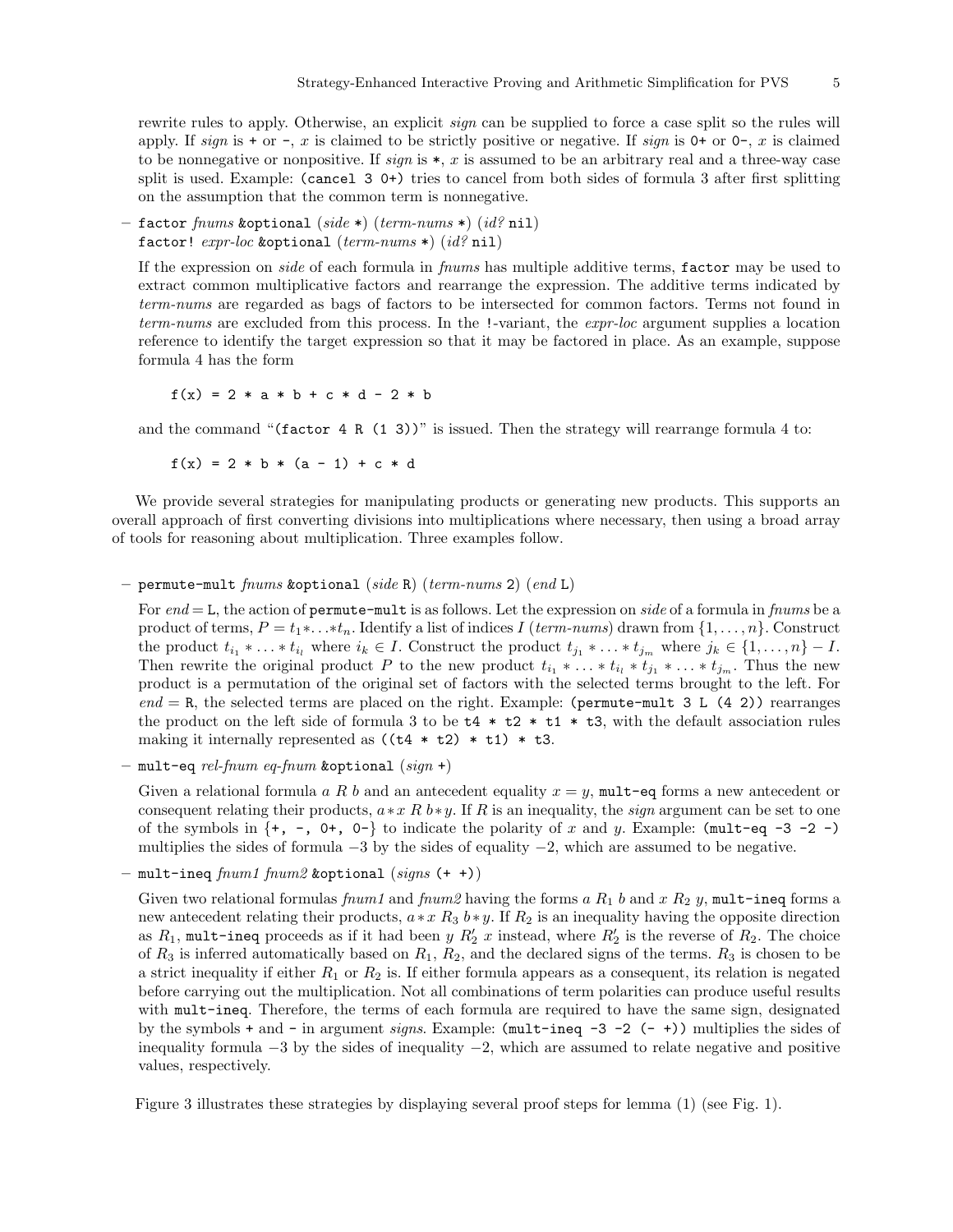```
sin_terms_decr.1 :
[-1] 0 < a!1
[-2] a!1 <= PI / 2
  |-------
{1} 1 > 2 *
          ((1 / (4 * (n!1 * n!1))+ 2 * n!1))
            * --1 * a!1 * a!1)
Rule? (PERMUTE-MULT 1 R 2 R)
Permuting factors in selected
expressions, this simplifies to:
sin_terms_decr.1 :
[-1] 0 < a!1
[-2] a!1 <= PI / 2
 |-------
{1} 1 > 2 * --1 * a!1 * a!1 *
           (1 / (4 * (n!1 * n!1))+ 2 * n!1)Rule? (CROSS-MULT 1)
                                          Multiplying both sides of selected
                                           formulas by LHS/RHS divisor(s),
                                           this simplifies to:
                                          sin_terms_decr.1 :
                                           [-1] 0 < a!1
                                           [-2] a!1 \leq PI / 2
                                            |-------
                                           {1} 1 * (4 * (n!1 * n!1) + 2 * n!1)> 2 * (-1 * a!1 * a!1)Rule? (MULT-INEQ -2 -2)
                                          Multiplying terms from formulas -2
                                           and -2 to derive a new inequality,
                                          this simplifies to:
                                          sin_terms_decr.1 :
                                           {-1} a!1 * a!1 <= (PI / 2) * (PI / 2)
                                           [-2] 0 < a!1
                                           [-3] a!1 <= PI / 2
                                            |-------
                                           [1] 1 * (4 * (n!1 * n!1) + 2 * n!1)
                                                 > 2 * (-1 * a!1 * a!1)
```
Fig. 3. Proof trace fragment for selected steps from Fig. 1

## 4 Extended Expression Language

Many prover rules accept PVS expressions as arguments, which take the form of literal strings such as "2 \* PI \* a!1". Strategies in our package may be supplied extended expressions as well as the familiar text string form. This works equally well at the command line and within strategy definitions.

The main extensions provided are location references and textual pattern matching. Location references allow a user to indicate a precise subexpression within a formula by giving a path of indices to follow when descending through the formula's expression tree. Pattern matching allows strings to be found and extracted using a specialized pattern language that is based on, but much less elaborate than, regular expressions.

#### 4.1 Location References

6 Ben L. Di Vito

In the location reference form (! <ext-expr> i1 ... in), the starting point <ext-expr> must describe the location of a valid PVS expression within the current sequent. Usually this is a simple formula number or one of the formula-list symbols  $\{+,-,*\}$ . The index values  $\{i_j\}$  are used to descend the parse tree to arrive at a subexpression, which becomes the final value of the overall reference. Actually, the final value is a list of expressions, which allows for wild-card indices to traverse multiple paths through the tree. Moreover, the index values may include various other forms and indicators used to control path generation.

Location references may be used as arguments for certain strategies where a mere text string is inadequate. For example, the factor! strategy can factor an expression in place using this feature even if the target terms appear in the argument to a function. Thus, location references are reminiscent of array or structure references in procedural programming languages.

An example of a simple location reference is  $(! -3 2)$ , which evaluates to the right-hand side (argument 2) of formula -3. If this formula is " $x!1 = cos(a!1)$ ", then the string form of the location reference is "cos(a!1)". Adding index values reaches deeper into the formula, e.g.,  $(1 -3 2 1)$  evaluates to "a!1". Breadth can be achieved as well as depth;  $(! -3 \cdot)$  evaluates to a list containing "x!1" and "cos(a!1)".

Index values and directives  $\{i_j\}$  may assume one of the following forms: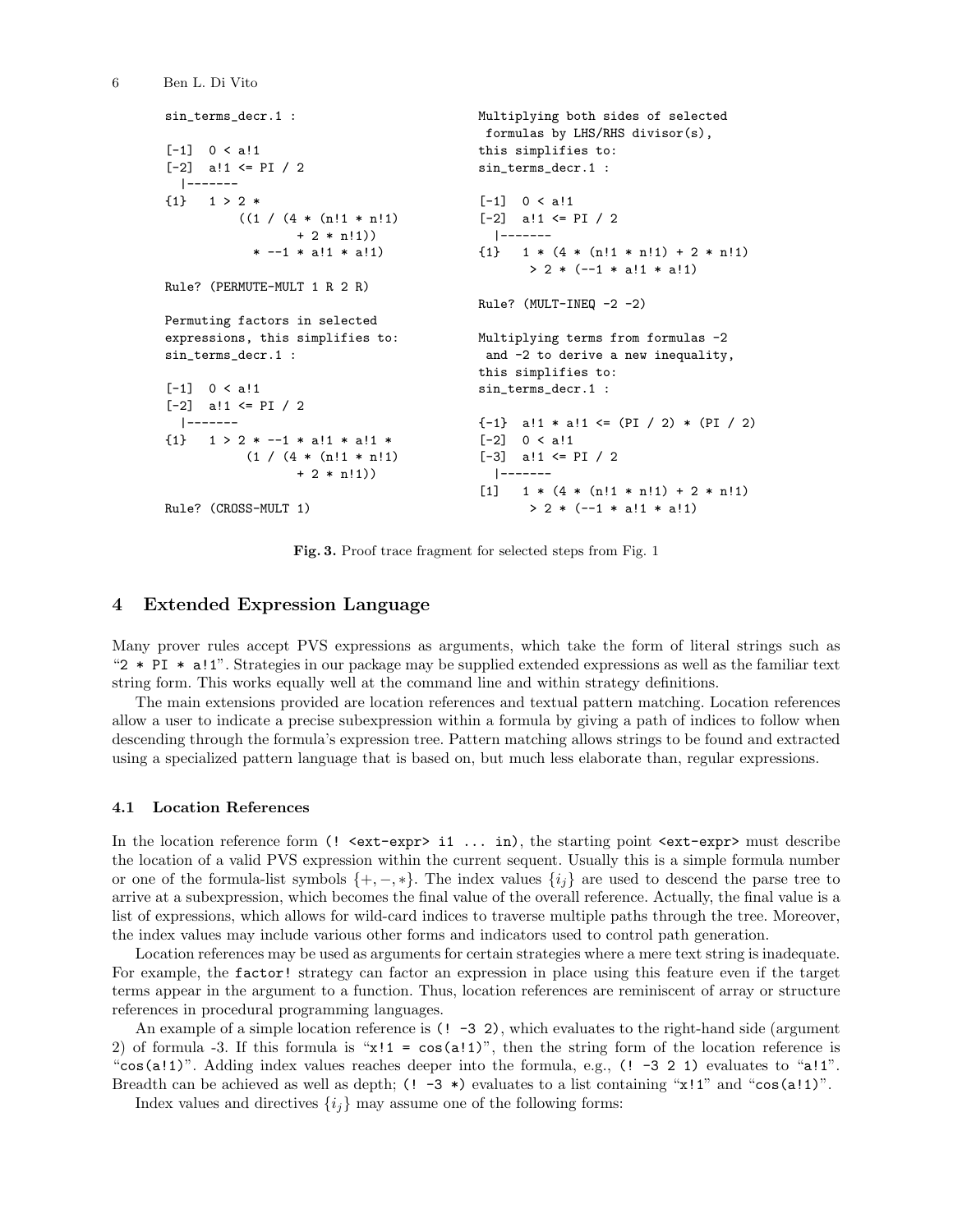- $-$  An integer i in the range  $1, \ldots, k$ , where k is the arity of the function at the current point in the expression tree. Paths follow the  $i<sup>th</sup>$  branch or argument, returning the argument as value if i is the last index. The symbols L and R are synonyms for 1 and 2.
- The index value 0, which returns the function symbol of the current expression. If the function is itself an expression, as  $f(x)$  in  $f(x)(y)$ , indices after the 0 will retrieve components of the expression.
- The wild-card symbol  $\ast$ , which indicates that this path should be replicated for each argument expression, returning values from all  $n$  paths.
- $A$  list (j1  $\ldots$  jm) of integers indicating which argument paths should be included for replication, i.e., a subset of the \* case.
- One of the *deep wild-card* symbols  $\{-*,*,*,*,*\}$ , which indicates that this path should be replicated as many times as needed to visit all nodes in the current subtree. The values returned are the leaf objects (terminal nodes) for -\*, the nonterminal nodes for \*-, and all nodes (subexpressions) for \*\*.
- $-$  A text string serving as a *guard* to select desired paths from multiple candidates. If the current function symbol matches the string, path elaboration continues. Otherwise, the path is terminated, returning an empty list.
- $-$  A list (s1 ... sk) of strings that serves as a guard by matching each pattern  $s_i$  in the manner of Section 4.2.
- A form ( $\geq$  g1 ... gk) that serves as a go-to operator to specify a systematic search down and across the subtree until the first path is found having intermediate points satisfying all the guards  ${g_i}$  in sequence. The form  $(\rightarrow * g1 \ldots gk)$  returns all eligible paths.

Table 1 illustrates the formulation of location references using this notation.

Note that indexing works for both infix and prefix function applications. For arithmetic expressions, special indexing rules result in some "flattening" of the parse tree during traversal. These conventions are more convenient for arithmetic terms and correspond more closely to our usual algebraic intuition for numbering terms. In particular, additive (multiplicative) terms are counted left to right irrespective of the associative groupings that may be in effect. They are treated as if they were all arguments of a single addition/subtraction (multiplication) operator of arbitrary arity.

In practice, not all of the location reference features are likely to be equally useful. We provide a variety of traversal and search mechanisms to ensure some measure of thoroughness. Some users may choose to limit themselves to simple numeric indexing.

|                                                                                                                                | Loc. reference Expr. strings                                                                                                           | Loc. reference                                                                                        | Expr. strings                                                                                                                    |  |
|--------------------------------------------------------------------------------------------------------------------------------|----------------------------------------------------------------------------------------------------------------------------------------|-------------------------------------------------------------------------------------------------------|----------------------------------------------------------------------------------------------------------------------------------|--|
| $(! -2 R)$ $2 * x!1 + 1$<br>$(! -2 R 1)$ $2 * x!1$<br>$(! -1 L 2 1)$ y!1<br>$(! -1 L 2 *)$ y!1, r!1<br>$(! -1 L * 1)$ x!1, y!1 | $(! -2)$ $r!1 = 2 * x!1 + 1$ $(! -1 L * *)$<br>$(! 1 R 1)$ sq(x!1 / 4)<br>$(1 - 2 *)$ $r!1, 2 * x!1 + 1$ $(1 (-> "sq"))$ $sq(x!1 / 4)$ | $(1 \t1 \tR \t1 **)$<br>$(! - "="")$<br>$(1 - 2 * 4)$ $2 * x!1 + 1$<br>  $(! 1 (-> "sq") 1) x! 1 / 4$ | x!1, r!1, y!1, r!1<br>$sq(x!1 / 4)$ ,<br>$x!1 / 4$ , $x!1$ , 4<br>$r!1 = 2 * x!1 + 1$<br>$(! -1 (-)* "**")$ x!1 * r!1, y!1 * r!1 |  |
| $\{-1\}$ x!1 * r!1 + y!1 * r!1 > r!1 - 1<br>$[-2]$ $r!1 = 2 * x!1 + 1$<br>  -------<br>[1] $sqrt(r!1) < sqrt(sq(x!1 / 4))$     |                                                                                                                                        |                                                                                                       |                                                                                                                                  |  |

Table 1. Examples of location reference expressions applied to the formulas below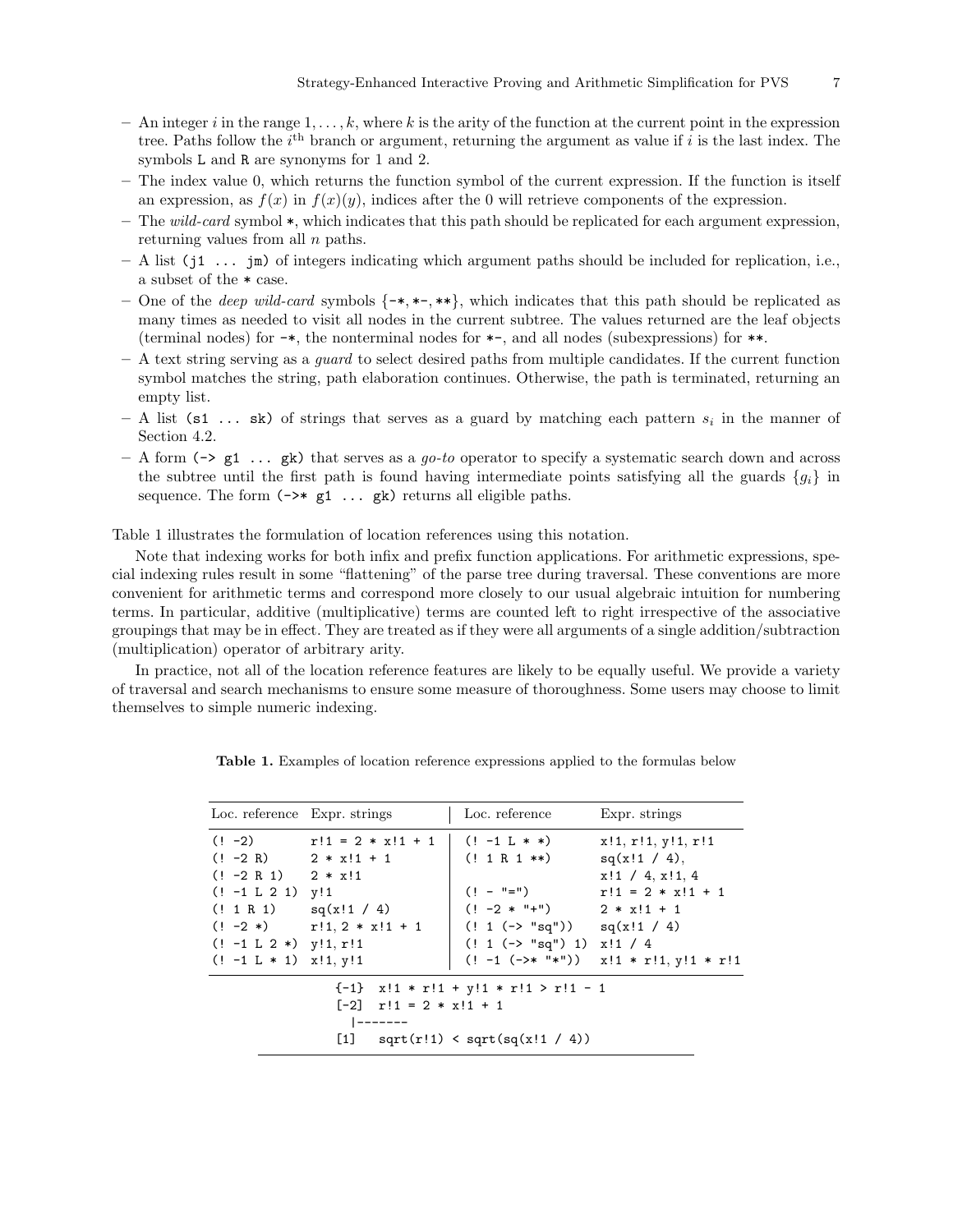#### 4.2 Pattern Matching

Each pattern  $p_i$  in (? <ext-expr> p1 ... pn) is expressed as a text string using a specialized pattern language. Unlike location references, pattern matches usually produce only a text string and lack a corresponding CLOS object for a PVS expression. The patterns  $p_1, \ldots, p_n$  are applied in order to the textual representation of each member of the base expression list. In each case, matching stops after the first successful match among the  $\{p_i\}$  is obtained. All resulting output strings are collected and concatenated into a single list of output strings.

A pattern string may denote either a simple or a rich pattern. Simple patterns are easier to express and are expected to suffice for many everyday applications. When more precision is required, rich patterns offer more expressive power.

Simple patterns allow matching against literal characters, whitespace fields, and arbitrary substrings. Pattern strings comprise a mixture of literal characters and meta-strings for designating text fields. Metastrings denote either whitespace or non-whitespace fields. A whitespace field is indicated by a space character in the pattern. A non-whitespace field is a meta-string consisting of the percent (%) character followed by a digit character  $(0-9)$ , which matches zero or more arbitrary characters in the target string.

Both capturing and non-capturing fields are provided. A capturing field causes the matching substring to be returned as an output. The meta-string %0 denotes a noncapturing field, while those with nonzero digits are capturing fields. If a nonzero digit  $d$  is the first occurrence of  $d$  in the pattern, a new capturing field is thereby indicated. Otherwise, it is a reference to a previously captured field whose contents must be matched. Table 2 illustrates the formulation of simple patterns using this notation.

Rich patterns follow the same basic approach as simple patterns, but add features for multiple matching types and multiple text-field types. The match types include full and partial string matching as well as top-down and bottom-up expression matching.

| Pattern                                                                                                                                     | $\text{Matching string(s)}$                                                                               | Captured fields                                                      |
|---------------------------------------------------------------------------------------------------------------------------------------------|-----------------------------------------------------------------------------------------------------------|----------------------------------------------------------------------|
| ( ? 1 "X1(r!1)")<br>$(? 1 "sqrt(sq(\%1))")$<br>$(? -2 "r!1 = %1")$<br>( ? 1 "X1(X0) <")<br>$(? -1 " > %1 - %0")$<br>(? 1 "X1(X0) < X1(X2)") | sqrt(r!1)<br>sqrt(sq(x!1 / 4))<br>$r!1 = 2 * x!1 + 1$<br>$sqrt(r!1)$ <<br>$> r!1 - 1$<br>All of formula 1 | sqrt<br>x!1/4<br>$2 * x!1 + 1$<br>sqrt<br>r!1<br>sqrt, $sq(x!1 / 4)$ |
| $[-2]$ $r!1 = 2 * x!1 + 1$                                                                                                                  | $\{-1\}$ x!1 * r!1 + y!1 * r!1 > r!1 - 1<br>[1] $sqrt(r!1) < sqrt(sq(x!1 / 4))$                           |                                                                      |

Table 2. Examples of simple pattern matching applied to the formulas below

## 5 Higher-Order Strategies with Substitution

Extended expressions allow us to capture subexpressions from the current sequent. Next we add a parameter substitution technique to formulate prover commands. To complete the suite, we add higher-order strategies that substitute strings and formula numbers into parameterized commands. These features are intended primarily for command line use. In LCF-family provers, ML scripting can achieve similar effects.

#### 5.1 Parameter Substitution

A parameterized command is regarded as a template expression (actually, a Lisp form) in which embedded text strings and special symbols serve as substitutable parameters. The outcome of evaluating extended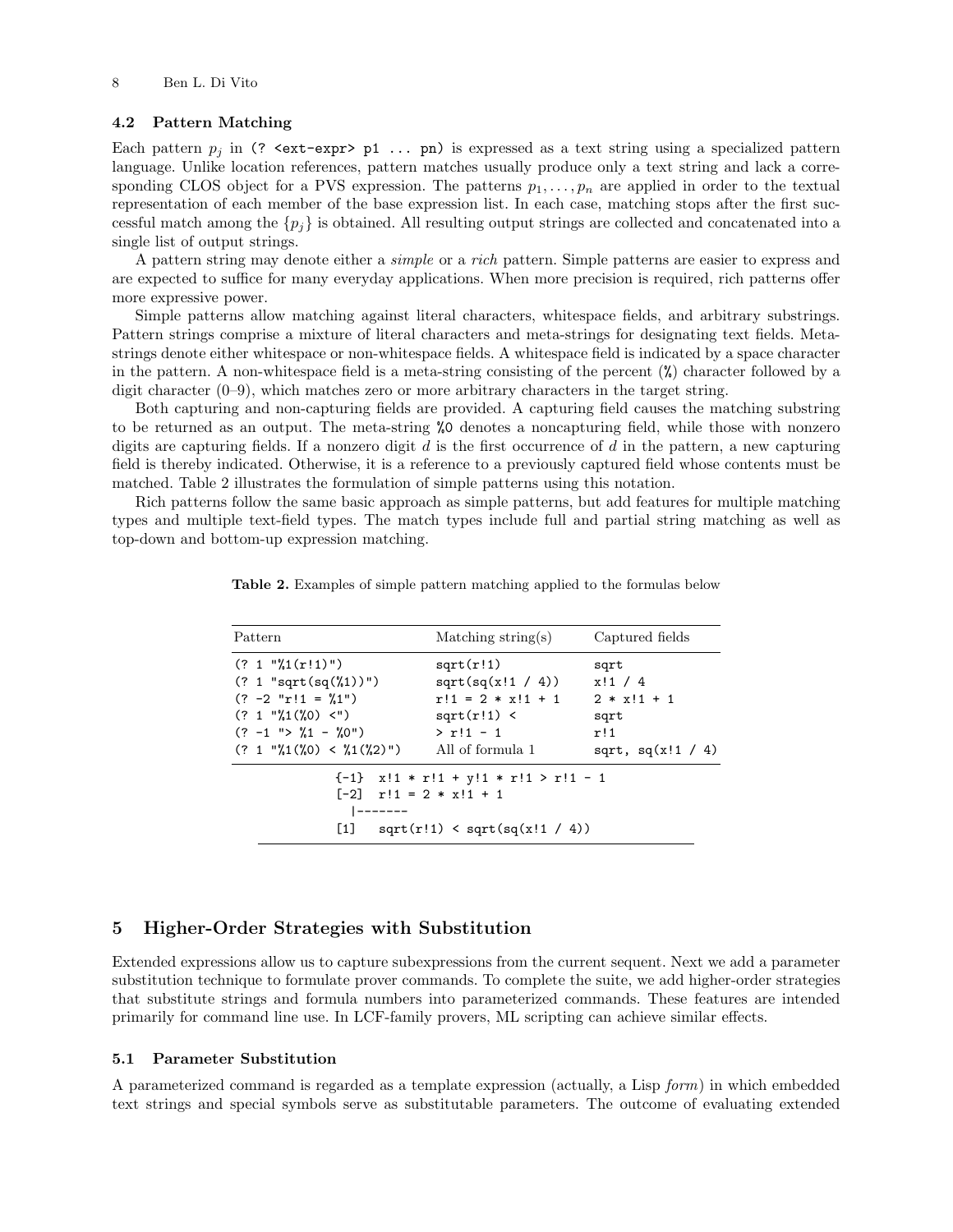expressions is used to carry out textual and symbolic substitutions. Each descriptor computed during evaluation contains a text string and, optionally, a formula number and CLOS object. Descriptors are the source of substitution data while the parameterized command is its target.

Within this framework, we allow two classes of substitutable data: literal text strings and Lisp symbols. The top-level s-expression is traversed down to its leaves. Wherever a string or symbol is encountered, a substitution is attempted. The final command thus produced will be invoked as a prover command in the manner defined for the chosen higher-order strategy. (In Lisp programming terms, this process can be imagined as evaluating a backquote expression with specialized implicit unquoting. It also has some similarities to substitution in Unix shell languages as well as the scripting language Tcl.)

Parametric variables for substitution are allowed as follows. Within literal text strings, the substrings  $\lambda_1, \ldots, \lambda_9$  serve as implicit text variables. The substring  $\lambda_1$  will be replaced by the string component of the first expression descriptor. The other %-variables will be replaced in order by the corresponding strings of the remaining descriptors.

Certain reserved symbols beginning with the \$ character serve as symbolic parameters. Such symbols are not embedded within strings as are the %-variables; they appear as stand-alone symbols within the list structure of the parameterized command. The symbols \$1, \$2, etc., represent the first, second, etc., expression descriptors from the list of available descriptors.

Variants of these symbols exist to retrieve the text string, formula number, and CLOS object components of a descriptor. These are needed to supply arguments for built-in prover commands, which are not cognizant of extended expressions. The symbols \$1s, \$1n and \$1j serve this purpose. Aggregations may be obtained using the symbol \$\* and it variants. Table 3 summarizes the special symbols usable in substitutions.

| Symbol        | Value                                             |
|---------------|---------------------------------------------------|
| \$1, \$2,     | nth expression descriptor                         |
| \$*           | List of all expression descriptors                |
| \$1s, \$2s,   | nth expression string                             |
| *s            | List of all expression strings                    |
| \$1n, \$2n,   | Formula number for nth expression                 |
| $_{4+n}$      | List of formula numbers (no duplicates)           |
| $\frac{1}{2}$ | List of all formula numbers (includes duplicates) |
| \$1j, \$2j,   | CLOS object for nth expression                    |
| \$*i          | List of all CLOS objects                          |

Table 3. Special symbols for command substitution

#### 5.2 Invocation Strategies

Next we describe a set of general-purpose, higher-order strategies. They are not specialized for arithmetic. Some offer generic capabilities useful in implementing other strategies for specific purposes. For each of these strategies, multiple expression specifications may be supplied as arguments. In such cases, each specification gives rise to an arbitrary number of descriptors. All descriptor lists are then concatenated to build a single list before substitutions are performed. Table 4 lists the strategies provided; several are discussed below.

invoke command &rest expr-specs

This strategy is used to invoke command after applying substitutions extracted by evaluating the expression specifications expr-specs.

As an example, suppose formula 3 is

 $f(x!1 + y!1) \le f(a!1 * (z!1 + 1))$ 

Then the command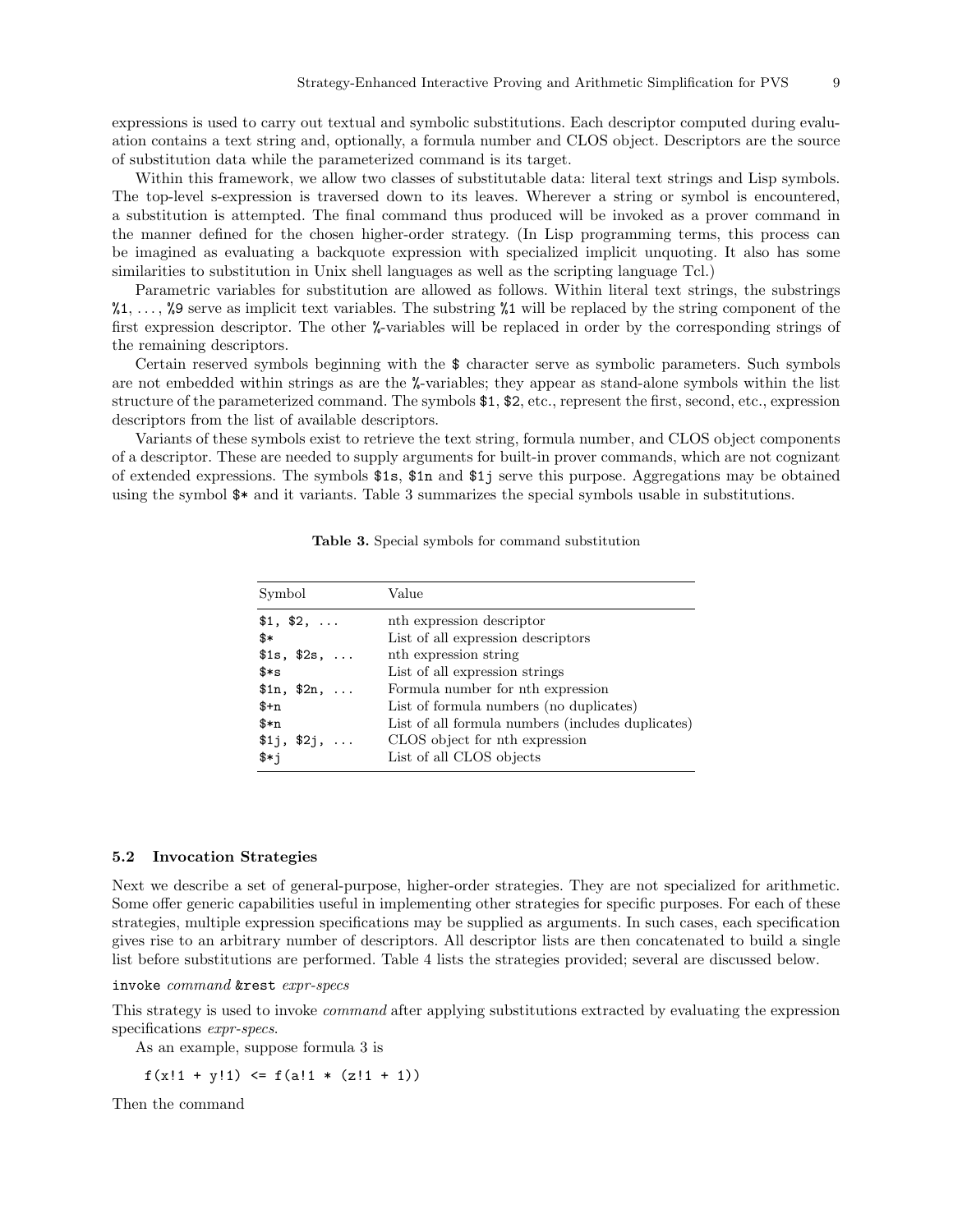| Syntax                                  | Function                                                         |  |  |
|-----------------------------------------|------------------------------------------------------------------|--|--|
| (invoke command &rest expr-specs)       | Invoke command by instantiating<br>from expressions and patterns |  |  |
| (for-each command &rest expr-specs)     | Instantiate and invoke separately<br>for each expression         |  |  |
| (for-each-rev command &rest expr-specs) | Invoke in reverse order                                          |  |  |
| (show-subst command &rest expr-specs)   | Show but don't invoke the                                        |  |  |
|                                         | instantiated command                                             |  |  |
| (claim cond &opt (try-just nil)         | Claims condition on terms                                        |  |  |
| &rest expr-specs)                       |                                                                  |  |  |
| (name-extract name &rest expr-specs)    | Extract $\&$ name expr, then replace                             |  |  |

|  |  |  | Table 4. Summary of higher-order strategies |  |
|--|--|--|---------------------------------------------|--|
|--|--|--|---------------------------------------------|--|

(invoke (case "%1 <= %2") (? 3 "f(%1) <=  $f(\%2)$ "))

would apply pattern matching to formula 3 to create bindings  $\frac{9}{1} = \frac{\pi}{1} + \frac{\pi}{1}$  and  $\frac{9}{2} = \frac{\pi}{1} \cdot \frac{\pi}{1} + \frac{\pi}{1}$ , which would result in the prover command

 $(\text{case "x!1 + y!1 \leq a!1 * (z!1 + 1)")}$ 

being invoked. An alternative way to achieve the same effect using location referencing is the following:

 $(invoke (case "11 <= %2") (1 3 * 1))$ 

As another example, suppose we wish to hide most of the formulas in the current sequent, retaining only those that mention the sqrt function. We search for all formulas containing a reference to sqrt using a simple pattern, then collect all the formula numbers and use them to invoke the hide-all-but rule:

(invoke (hide-all-but (\$+n)) (? \* "sqrt"))

#### for-each command &rest expr-specs

This strategy is used to invoke *command* repeatedly, with a different substitution for each expression generated by  $\exp$ -specs. The effect is equivalent to applying (invoke command e\_i) n times.

As an example, suppose we wish to expand every function in the consequent formulas having the string "cos" as part of its name. The following command carries this out, assuming there is only one instance per formula.

(for-each (expand "%1") (! + \*- ("cos") 0))

#### for-each-rev command &rest expr-specs

This strategy is identical to for-each except that the expressions are taken in reverse order.

Imagine we wish to find all antecedent equalities and use them for replacement, hiding each one as we go. This needs to be done in reverse order because formula numbers will change after each replacement.

(for-each-rev (replace \$1n :hide? t) (! - "="))

claim cond &optional  $(try-just$  nil) &rest  $express$ 

The claim strategy is basically the same as the primitive rule case, except that the condition is derived using the parameterization technique. The condition presented in *cond* is instantiated by the terms found in expr-specs. Argument try-just allows the user to try proving the justification step (the second case resulting from the case split).

For example, to claim that a numerical expression lies between two others, we could use something like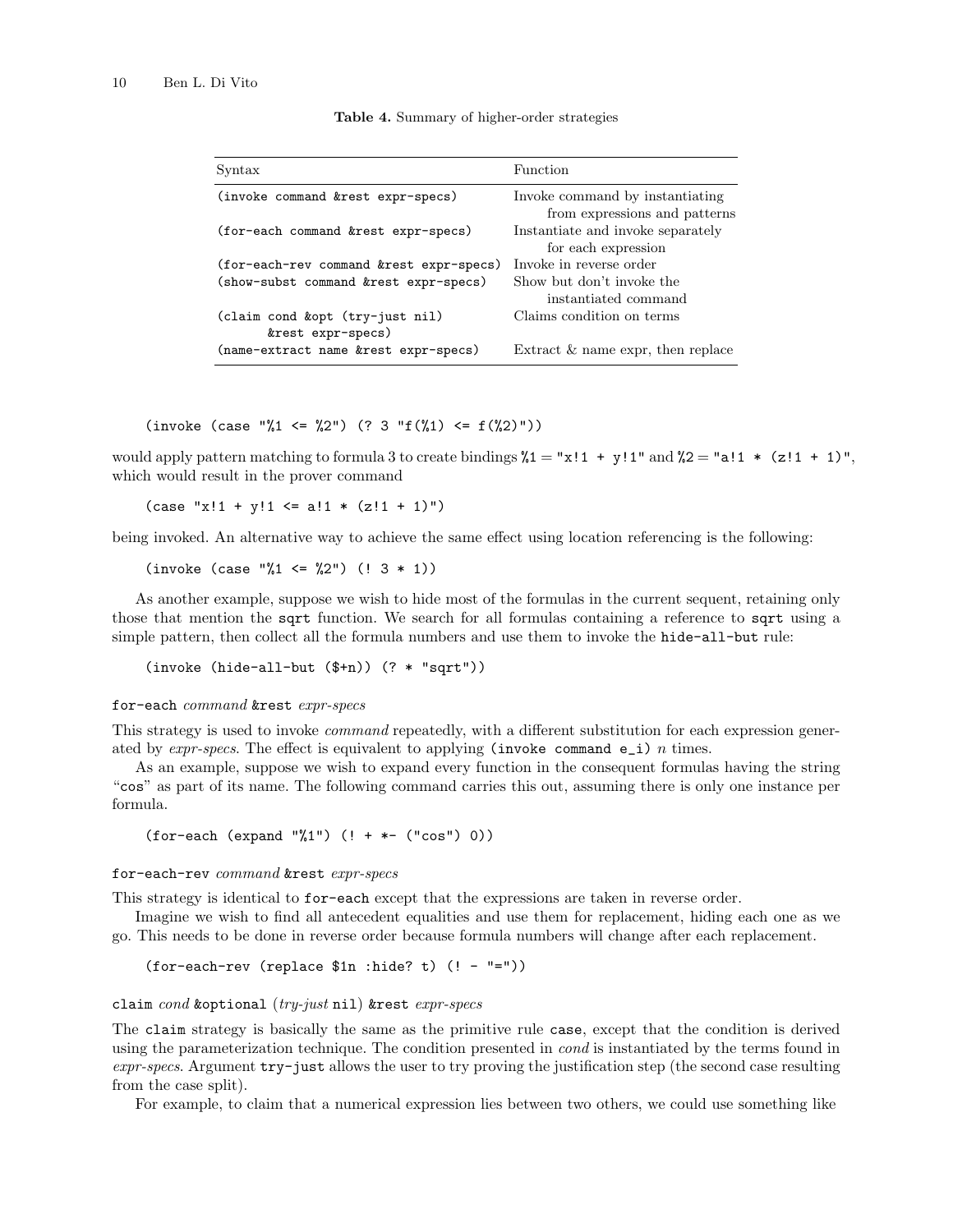(claim "%1 <= %2 & %2 <= %3" nil "a/b" "x+y" "c/d")

to generate a case split on the formula " $a/b \leq x+y \leq x+y \leq c/d$ ".

Invocation strategies are useful as building blocks for more specialized strategies that users might need for particular circumstances. Extended expressions can support an alternative to the more code-intensive strategy-writing style that requires accessing the data structures (CLOS objects) representing PVS expressions. This alternative can make lightweight strategy writing more accessible to users without a deep background in Lisp programming.

## 6 Related Work

Tactic-based proving was pioneered by Milner and advanced by many others, beginning with the work on Edinburgh LCF [11]. The introduction of ML and its use for accessing subterms was also introduced in LCF. Constable and his students developed the Nuprl system [6], which included heavy reliance on tactic-based proof techniques. Tactic-based proving also has been used extensively in more recent interactive provers such as HOL [10], Isabelle [16] and Coq [12]. Although much of this has been devoted to low-level automation, there also have been higher level tactics developed.

In the case of PVS, strategy development has not been as much a focus as tactic development has been for provers in the LCF family. Partly this is due to greater use of decision procedures in PVS as well as an increasing emphasis on rewrite rules. For example, Shankar [17] sketches an approach to the use of rewrite libraries for arithmetic simplification. While these methods are certainly helpful, we believe they need to be augmented by proof interaction of the sort we advocate.

Several researchers have developed PVS strategy packages for specialized types of proving. Examples include a mechanization of the TRIO temporal logic [1], a proof assistant for the Duration Calculus [18], and the verification of simple properties for state-based requirements models [7]. A notable example is Archer's account of the TAME effort [2], which has a good discussion on developing PVS strategies for timed automata models and using them to promote "human-style" theorem proving.

In the area of arithmetic strategy packages for PVS, a semi-decision procedure for the field of real numbers [13], which had been developed originally for Coq, was recently ported to PVS. This package is called Field; it achieves simplification by eliminating divisions and rearranging multiplicative terms extensively. Field has been designed to use some Manip strategies for working with multiplication. César Muñoz continues to enhance Field and maintains an active line of development.

Our work on Manip emphasizes applied interactive proving, features for extracting terms from the working sequent, and flexible mechanisms for exploiting such terms. Many PVS strategy approaches stress control issues, giving less attention to the equally important data issues. Only by placing nontrivial term-access facilities at the user interface can the full potential of interactive strategies be realized.

In a typical control-oriented approach, a strategy might have several plausible sets of rules to apply in speculative fashion. If a given try fails to produce results, bracktracking is performed and an alternative is attempted. By placing more emphasis on data or proof state, the strategy can determine which alternative to select based on attributes of the current state. Allowing users to indicate relevant terms from the sequent sharpens the focus even further during interactive proving.

Currently under study are term access features that allow selection by mouse gestures. "Proof by pointing" techniques [3] are examples of applicable methods that can improve usability in this area. Once selected, a term can be matched with an extended expression for locating it. This can be done without burdening the user to derive the extended expression.

## 7 Conclusion

The Manip arithmetic package has been used experimentally at NASA Langley and made available to the PVS user community. Along with Field [13], it is now being used to prove new lemmas as they are introduced in Langley's PVS libraries [14]. Proofs for the real analysis and vectors libraries, in particular, have made regular use of Manip strategies. As of May 2003, a total of 325 Manip strategy instances were counted in the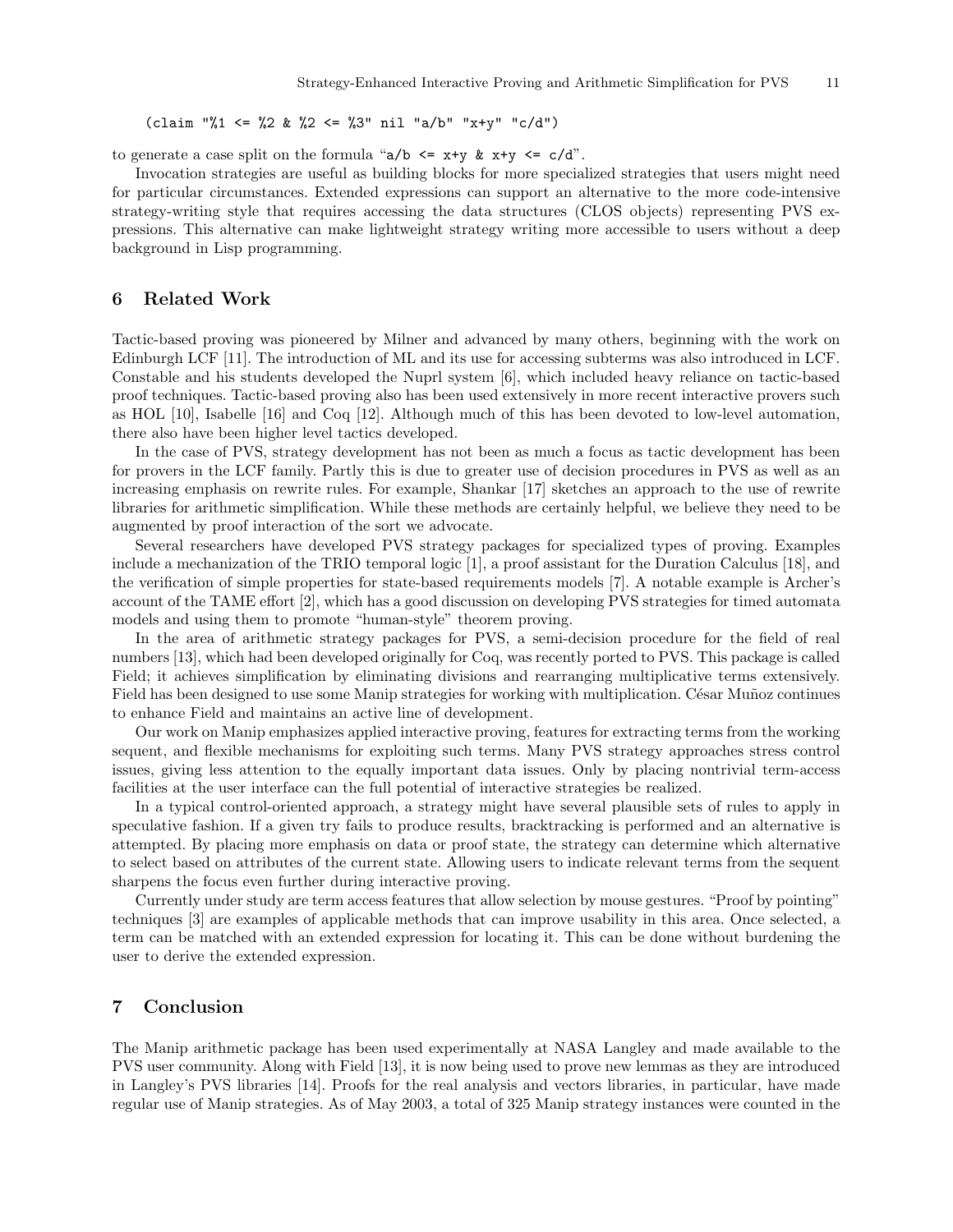proofs distributed as part of the Langley libraries. Further evaluation is needed to gauge effectiveness and suggest new strategies.

Tactic-based theorem proving still holds substantial promise for automating domain-specific reasoning. In the case of PVS, much effort has gone into developing decision procedures and rewrite rule capabilities. While these are undoubtedly valuable, there is still ample room for other advances, particularly those that can leverage the accumulated knowledge of experienced users of deduction systems. Such users are well poised to introduce the wide variety of deductive middleware needed by the formal methods and computational logic communities. Our tools and techniques aim to further this goal.

Future activities will focus on refining the techniques and introducing new strategy packages for additional domains. One domain of interest is reasoning about sets, especially finite sets. We expect that ideas from the arithmetic strategies can be readily adapted.

#### Acknowledgments

The need for this package and many initial ideas on its operation were inspired by Ricky Butler of NASA Langley. Additional ideas and useful suggestions have come from César Muñoz of NIA, and John Rushby and Sam Owre of SRI.

### References

- 1. A. Alborghetti, A. Gargantini, and A. Morzenti. Providing automated support to deductive analysis of time critical systems. In Proc. of the 6th European Software Engineering Conf. (ESEC/FSE'97), volume 1301 of LNCS, pages 221–226, 1997.
- 2. Myla Archer. TAME: Using PVS strategies for special-purpose theorem proving. Annals of Mathematics and Artificial Intelligence, 29(1-4):139–181, 2000.
- 3. Y. Bertot, G. Kahn, and L. Théry. Proof by pointing. In Proc. of Theoretical Aspects of Computer Software  $(TACS'94)$ , volume 789 of *LNCS*, 1994.
- 4. R.W. Butler, V. Carreño, G. Dowek, and C. Muñoz. Formal verification of conflict detection algorithms. In Proceedings of the 11th Working Conference on Correct Hardware Design and Verification Methods CHARME 2001, volume 2144 of LNCS, pages 403–417, Livingston, Scotland, UK, 2001.
- 5. Víctor Carreño and César Muñoz. Aircraft trajectory modeling and alerting algorithm verification. In Theorem Proving in Higher Order Logics: 13th International Conference, TPHOLs 2000, pages 90–105, 2000.
- 6. R. L. Constable and et al. Implementing Mathematics with the Nuprl Proof Development System. Prentice-Hall, 1986.
- 7. Ben L. Di Vito. High-automation proofs for properties of requirements models. Software Tools for Technology Transfer, 3(1):20–31, September 2000.
- 8. Ben L. Di Vito. A PVS prover strategy package for common manipulations. NASA Technical Memorandum NASA/TM-2002-211647, April 2002.
- 9. Ben L. Di Vito. Manip User's Manual, Version 1.1, February 2003. Complete package available through NASA Langley PVS library page [14].
- 10. M. J. C. Gordon and T. F. Melham. Introduction to HOL: A Theorem Proving Environment for Higher-Order Logic. Cambridge University Press, 1993.
- 11. M. J. C. Gordon, R. Milner, and C. P. Wadsworth. Edinburgh LCF: A Mechanised Logic of Computation. Springer LNCS 78, 1979.
- 12. INRIA. The Coq Proof Assistant Reference Manual, Version 7.1, October 2001.
- 13. C. Muñoz and M. Mayero. Real automation in the field. NASA/CR-2001-211271 Interim ICASE Report No. 39, December 2001.
- 14. NASA Langley PVS library collection. Theories and proofs available at http://shemesh.larc.nasa.gov/fm/ftp/larc/PVS2-library/pvslib.html.
- 15. Sam Owre, John Rushby, Natarajan Shankar, and Friedrich von Henke. Formal verification for fault-tolerant architectures: Prolegomena to the design of PVS. IEEE Transactions on Software Engineering, 21(2):107–125, February 1995.
- 16. L. C. Paulson. Isabelle: A Generic Theorem Prover. Springer LNCS 828, 1994.
- 17. N. Shankar. Arithmetic simplification in PVS. Final Report for SRI Project 6464, Task 15; NASA Langley contract number NAS1-20334., December 2000.
- 18. J. Skakkebaek and N. Shankar. Towards a duration calculus proof assistant in PVS. In Third Intern. School and Symp. on Formal Techniques in Real Time and Fault Tolerant Systems, volume 863 of LNCS, 1994.